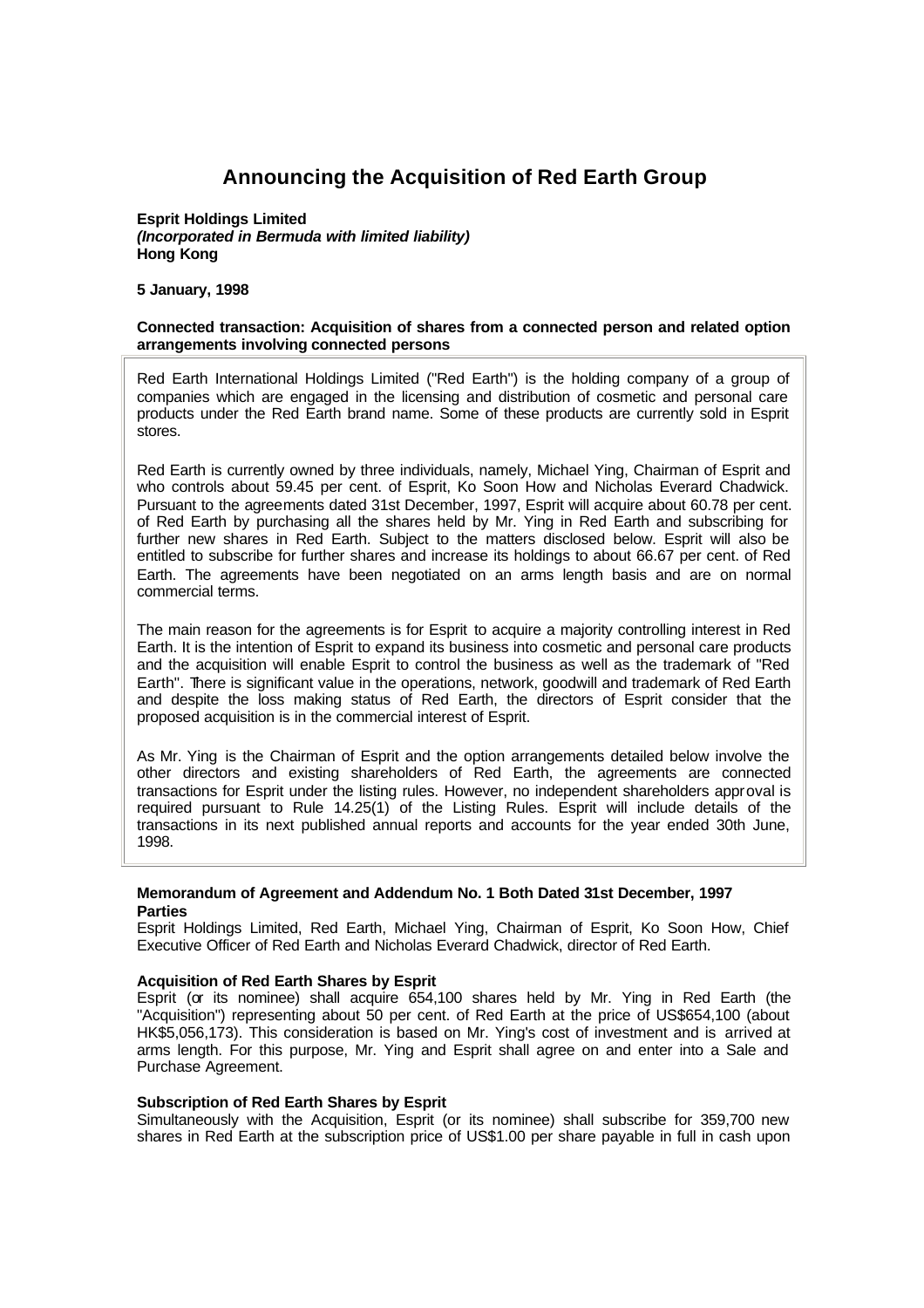allotment (the "Subscription") and upon completion of the Acquisition and Subscription, it will then hold about 60.78 per cent. of Red Earth. Esprit shall have the right to increase its holding to about 66.67 per cent. of Red Earth by subscribing for an additional 294,400 new shares in Red Earth at the aggregate subscription price of A\$450,000 (about HK\$2,250,000) payable in full in cash upon allotment provi ded that the Mr. Chadwick's Option (as defined below) has expired without any prior exercise. Further details of Mr. Chadwick's Option are disclosed below.

## **Relationship with the Other Shareholders of Red Earth**

The agreements provide, inter alia, that a Shareholders' Agreement will be concluded to regulate the management and shareholdings in Red Earth. In addition, following completion of the Acquisition and Subscription, relevant option deeds will be concluded to reflect the option arrangements disclosed below.

Mr. Ko, the Chief Executive Officer of Red Earth, and Esprit have agreed that Esprit shall have a call option and Mr. Ko shall have a put option over the shares held in Red Earth by Mr. Ko on the following terms:

- (a) Number of Shares: All shares held by Mr. Ko in Red Earth at the time when the option is exercised.
- (b) Consideration: The consideration shall be determined by applying a price earning multiple to the earnings of Red Earth for a 12 month period as shown in the accounts of Red Earth and included in the latest published consolidated annual or interim results of Esprit. The price earning multiple shall be 75 per cent. of the average price earning ratio of Esprit by reference to the closing price of Esprit shares in each of the 10 trading days before the exercise of the option.
- (c) Exercise Period: Commencing from the fourth year and expiring at the end of the fifth year from the date on which the relevant option deed is concluded between the parties.

Mr. Chadwick currently holds 100 shares in Red Earth which will represent a nominal interest in Red Earth upon completion of the Acquisition and the Subscription. Pursuant to the agreements, Mr. Chadwick has an option (**"Mr. Chadwick's Option"**) to acquire 294,300 shares at the aggregate subscription price of A\$450,000 (about HK\$2,250,000) in Red Earth which will increase his total holdings to about 15 per cent. of Red Earth whereupon Esprit's holdings in Red Earth will be diluted to about 51.67 per cent. Mr. Chadwick's Option may be exercised within and will expire after 9months from the date of the conclusion of the relevant option deed between Red Earth and Mr. Chadwick.

Esprit and Mr. Chadwick have agreed that, assuming Mr. Chadwick's Option has been exercised, Esprit shall have a call option and Mr. Chadwick shall have a put option in respect of Mr. Chadwick's shares in Red Earth on the following terms:

- (a) Number of Shares: All shares held by Mr. Chadwick in Red Earth at the time when the option is exercised.
- (b) Consideration: The consideration shall be determined by applying a price earning multiple to the earnings of Red Earth for a 12 month period as shown in the accounts of Red Earth and included in the latest published consolidated annual or interim results of Esprit. The price earning multiple shall be 75 per cent. of the average price earning ratio of Esprit by reference to the closing price of Esprit shares in each of the 10 trading days before the exercise of the option.
- (c) Exercise Period: Commencing from the fourth year and expiring at the end of the fifth year from the date on which the relevant option deed is concluded between the parties.